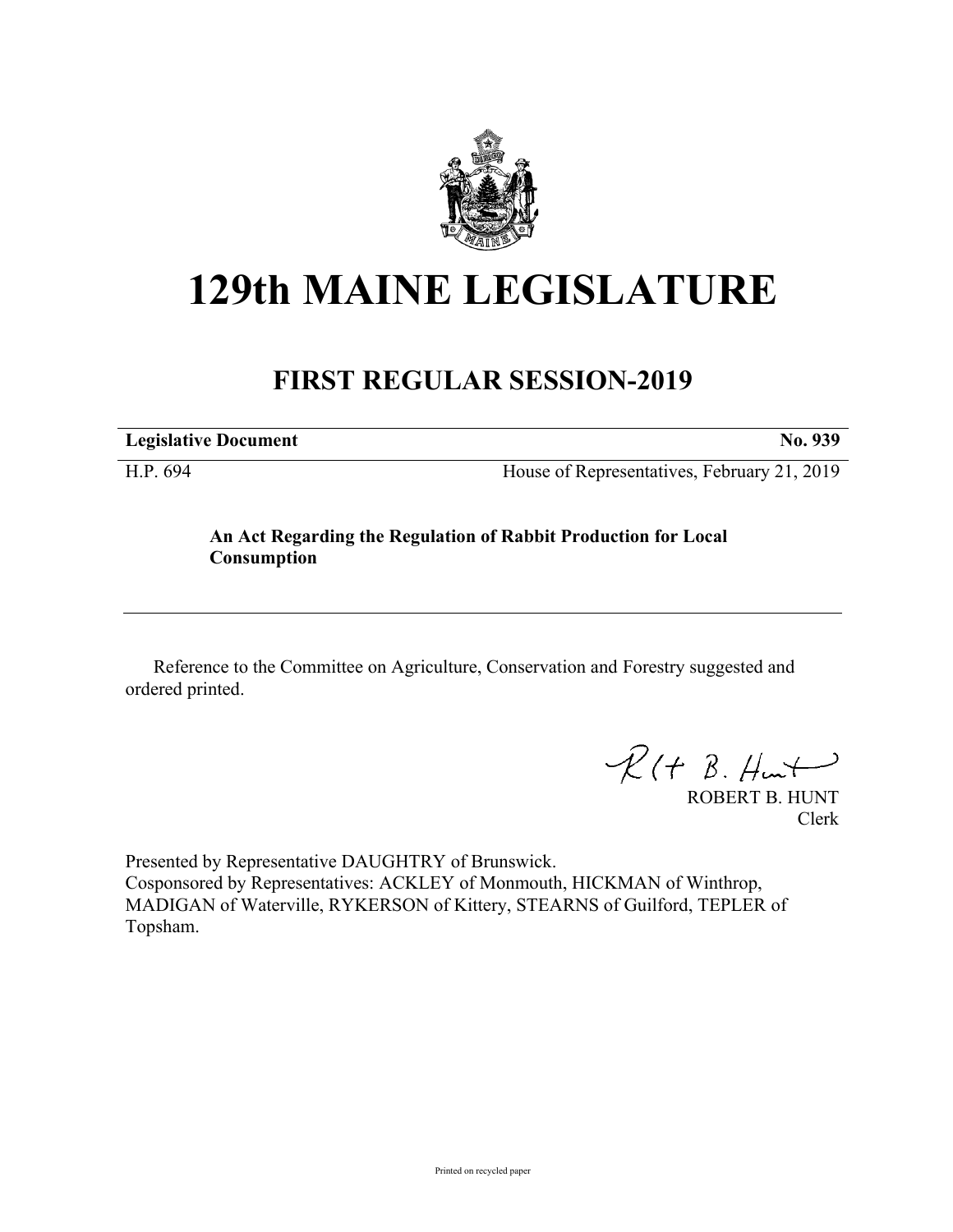| 1                                         | Be it enacted by the People of the State of Maine as follows:                                                                                                                                                                                                                                                                                                                                                                                                                                                                                                          |
|-------------------------------------------|------------------------------------------------------------------------------------------------------------------------------------------------------------------------------------------------------------------------------------------------------------------------------------------------------------------------------------------------------------------------------------------------------------------------------------------------------------------------------------------------------------------------------------------------------------------------|
| 2                                         | Sec. 1. 22 MRSA §2511, sub-§40-A is enacted to read:                                                                                                                                                                                                                                                                                                                                                                                                                                                                                                                   |
| 3<br>4                                    | <b>40-A.</b> Rabbit producer. "Rabbit producer" means a person that raises rabbits<br>offered for sale.                                                                                                                                                                                                                                                                                                                                                                                                                                                                |
| 5<br>6                                    | Sec. 2. 22 MRSA §2512, sub-§1, ¶A, as amended by PL 2009, c. 354, §2, is<br>further amended to read:                                                                                                                                                                                                                                                                                                                                                                                                                                                                   |
| 7<br>$\,8\,$<br>9<br>10<br>11<br>12<br>13 | A. Require ante mortem and post mortem inspections, quarantine, segregation and<br>reinspections with respect to the slaughter of livestock and poultry and the<br>preparation of livestock products and poultry products at all establishments in this<br>State, except those exempted under section 2517-C or $2517-E$ or exempted by the<br>commissioner under subsection 2, paragraph K, at which livestock or poultry are<br>slaughtered or livestock products or poultry products are prepared for human food<br>solely for distribution in intrastate commerce; |
| 14<br>15                                  | Sec. 3. 22 MRSA §2514-A, sub-§1, ¶C, as amended by PL 2015, c. 329, Pt. A,<br>§8, is further amended to read:                                                                                                                                                                                                                                                                                                                                                                                                                                                          |
| 16<br>17                                  | C. Poultry producer who that processes fewer than 1,000 birds annually under<br>section 2517-C; $\theta$                                                                                                                                                                                                                                                                                                                                                                                                                                                               |
| 18                                        | Sec. 4. 22 MRSA §2514-A, sub-§1, ¶C-1 is enacted to read:                                                                                                                                                                                                                                                                                                                                                                                                                                                                                                              |
| 19<br>20                                  | C-1. Rabbit producer that processes fewer than 1,000 rabbits annually under section<br>$2517-E$ ; or                                                                                                                                                                                                                                                                                                                                                                                                                                                                   |
| 21                                        | Sec. 5. 22 MRSA §2517-E is enacted to read:                                                                                                                                                                                                                                                                                                                                                                                                                                                                                                                            |
| 22                                        | §2517-E. Slaughter and inspection; producer exemption for rabbits                                                                                                                                                                                                                                                                                                                                                                                                                                                                                                      |
| 23<br>24<br>25<br>26<br>27                | <b>1. Exemption for processing fewer than 1,000 rabbits annually.</b> Notwithstanding<br>section 2512 and whether or not the rabbits are intended for human consumption,<br>inspection is not required for the slaughter of rabbits or the preparation of rabbit products<br>as long as the rabbits are slaughtered by the rabbit producer and the rabbit products are<br>prepared on the farm where the rabbits were raised and:                                                                                                                                      |
| 28                                        | A. Fewer than 1,000 rabbits are slaughtered annually on the farm;                                                                                                                                                                                                                                                                                                                                                                                                                                                                                                      |
| 29                                        | B. No rabbits are offered for sale or transportation in interstate commerce;                                                                                                                                                                                                                                                                                                                                                                                                                                                                                           |
| 30                                        | C. Any rabbit products sold are sold only as whole rabbit carcasses;                                                                                                                                                                                                                                                                                                                                                                                                                                                                                                   |
| 31                                        | D. The rabbit producer is registered under section $2514-A$ ;                                                                                                                                                                                                                                                                                                                                                                                                                                                                                                          |
| 32<br>33                                  | The rabbit producer assigns a lot number to all rabbit products sold and maintains<br>Е.<br>a record of assigned lot numbers and the point of sale;                                                                                                                                                                                                                                                                                                                                                                                                                    |
| 34<br>35                                  | F. The rabbit products are sold in accordance with the restrictions in subsection $2$ .<br>and                                                                                                                                                                                                                                                                                                                                                                                                                                                                         |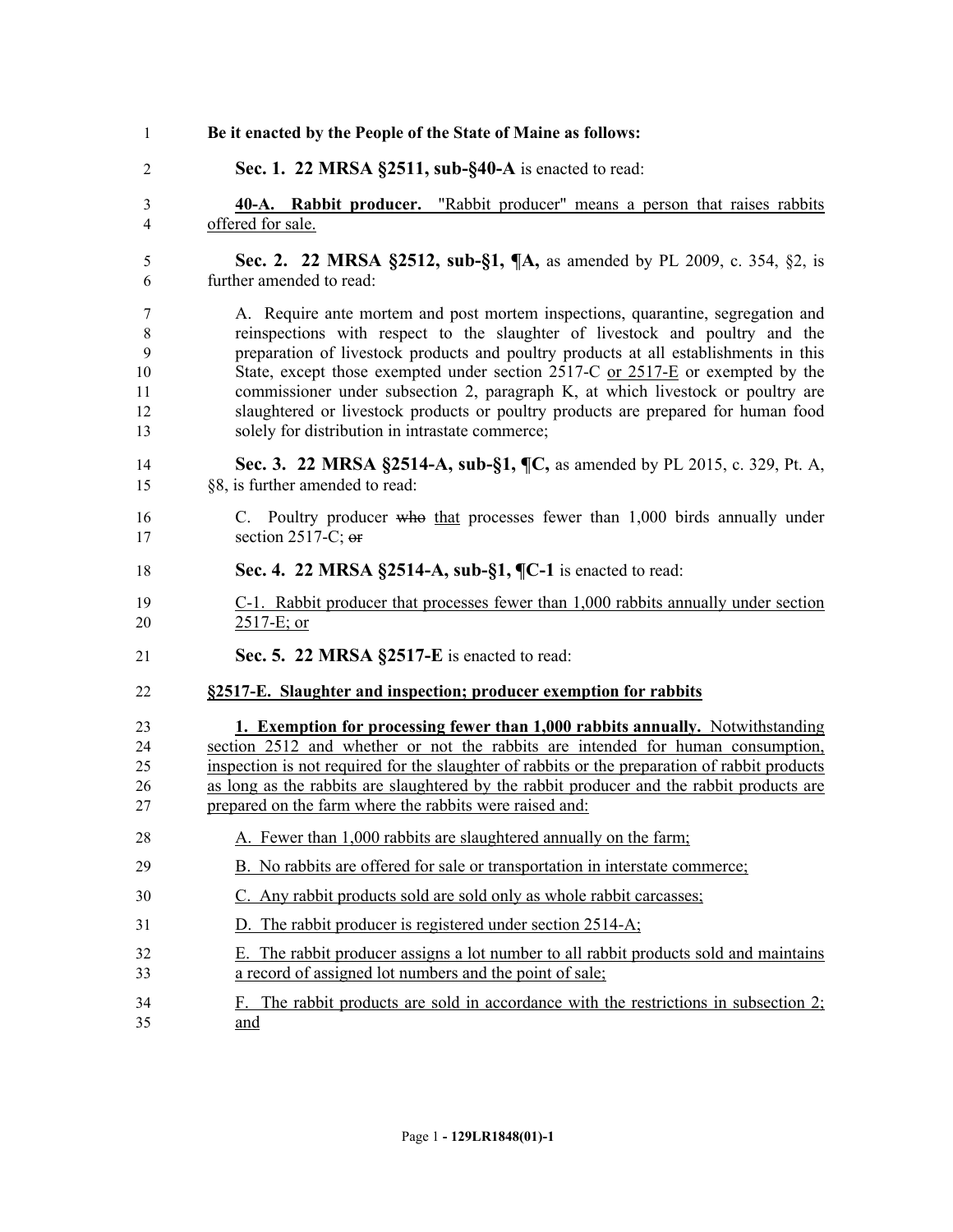| 1                                      | G. The rabbit products are labeled with:                                                                                                                                                                                                                                                                                                                                                                                                                                                                           |
|----------------------------------------|--------------------------------------------------------------------------------------------------------------------------------------------------------------------------------------------------------------------------------------------------------------------------------------------------------------------------------------------------------------------------------------------------------------------------------------------------------------------------------------------------------------------|
| $\overline{2}$                         | (1) The name of the farm, the name of the rabbit producer and the address of the                                                                                                                                                                                                                                                                                                                                                                                                                                   |
| 3                                      | farm including the zip code;                                                                                                                                                                                                                                                                                                                                                                                                                                                                                       |
| 4                                      | (2) The registration number issued to the rabbit producer in accordance with                                                                                                                                                                                                                                                                                                                                                                                                                                       |
| 5                                      | section 2514-A and the lot number for the rabbit products pursuant to paragraph                                                                                                                                                                                                                                                                                                                                                                                                                                    |
| 6                                      | E                                                                                                                                                                                                                                                                                                                                                                                                                                                                                                                  |
| 7                                      | (3) The statement "Exempt under the Maine Revised Statutes, Title 22, section                                                                                                                                                                                                                                                                                                                                                                                                                                      |
| 8                                      | 2517-E NOT INSPECTED." The statement must be prominently displayed with                                                                                                                                                                                                                                                                                                                                                                                                                                            |
| 9                                      | such conspicuousness that it is likely to be read and understood; and                                                                                                                                                                                                                                                                                                                                                                                                                                              |
| 10<br>11<br>12<br>13<br>14<br>15<br>16 | Safe handling and cooking instructions as follows: "SAFE HANDLING<br>(4)<br>INSTRUCTIONS: Keep refrigerated or frozen. Thaw in refrigerator or<br>microwave. Keep raw rabbit meat separate from other foods. Wash working<br>surfaces, including cutting boards, utensils and hands, after touching raw rabbit<br>meat. Cook thoroughly to an internal temperature of at least 160 degrees<br>Fahrenheit maintained for at least 15 seconds. Keep hot foods hot. Refrigerate<br>leftovers immediately or discard." |
| 17                                     | 2. Restrictions on point of sale. Rabbit products sold under this section may be                                                                                                                                                                                                                                                                                                                                                                                                                                   |
| 18                                     | sold only by the rabbit producer and in the following locations or manner:                                                                                                                                                                                                                                                                                                                                                                                                                                         |
| 19                                     | A. At the farm on which the rabbits were raised;                                                                                                                                                                                                                                                                                                                                                                                                                                                                   |
| 20                                     | B. At a farmers' market as defined in Title 7, section 415, subsection 1, paragraph $A$ ;                                                                                                                                                                                                                                                                                                                                                                                                                          |
| 21                                     | C. Delivered to a consumer's home by the rabbit producer whose name and                                                                                                                                                                                                                                                                                                                                                                                                                                            |
| 22                                     | registration number appear on the label under subsection 1, paragraph G;                                                                                                                                                                                                                                                                                                                                                                                                                                           |
| 23                                     | D. Received by an individual who is a member of a community supported agriculture                                                                                                                                                                                                                                                                                                                                                                                                                                  |
| 24                                     | farm that has a direct marketing relationship with the rabbit producer. For the                                                                                                                                                                                                                                                                                                                                                                                                                                    |
| 25                                     | purposes of this paragraph, "community supported agriculture" means an                                                                                                                                                                                                                                                                                                                                                                                                                                             |
| 26                                     | arrangement whereby individual consumers have agreements with a farmer to be                                                                                                                                                                                                                                                                                                                                                                                                                                       |
| 27                                     | provided with food or other agricultural products produced on that farm;                                                                                                                                                                                                                                                                                                                                                                                                                                           |
| 28                                     | E. To a locally owned grocery store; or                                                                                                                                                                                                                                                                                                                                                                                                                                                                            |
| 29                                     | F. To a locally owned restaurant.                                                                                                                                                                                                                                                                                                                                                                                                                                                                                  |
| 30<br>31<br>32<br>33                   | 3.<br><b>Rules.</b><br>The commissioner shall adopt rules to establish requirements for the<br>physical facilities and sanitary processes used by rabbit producers whose rabbit products<br>are exempt from inspection under this section. Rules adopted under this subsection are<br>major substantive rules as defined in Title 5, chapter 375, subchapter 2-A.                                                                                                                                                  |
| 34                                     | <b>4. Enforcement.</b> The commissioner shall enforce the provisions of this section.                                                                                                                                                                                                                                                                                                                                                                                                                              |
| 35                                     | <b>5.</b> Violation; penalties. A person that violates this section is subject to penalties                                                                                                                                                                                                                                                                                                                                                                                                                        |
| 36                                     | under section 2524.                                                                                                                                                                                                                                                                                                                                                                                                                                                                                                |
| 37                                     | Sec. 6. 22 MRSA §2518, sub-§1, as repealed and replaced by PL 2015, c. 329,                                                                                                                                                                                                                                                                                                                                                                                                                                        |
| 38                                     | Pt. A, §11, is amended to read:                                                                                                                                                                                                                                                                                                                                                                                                                                                                                    |